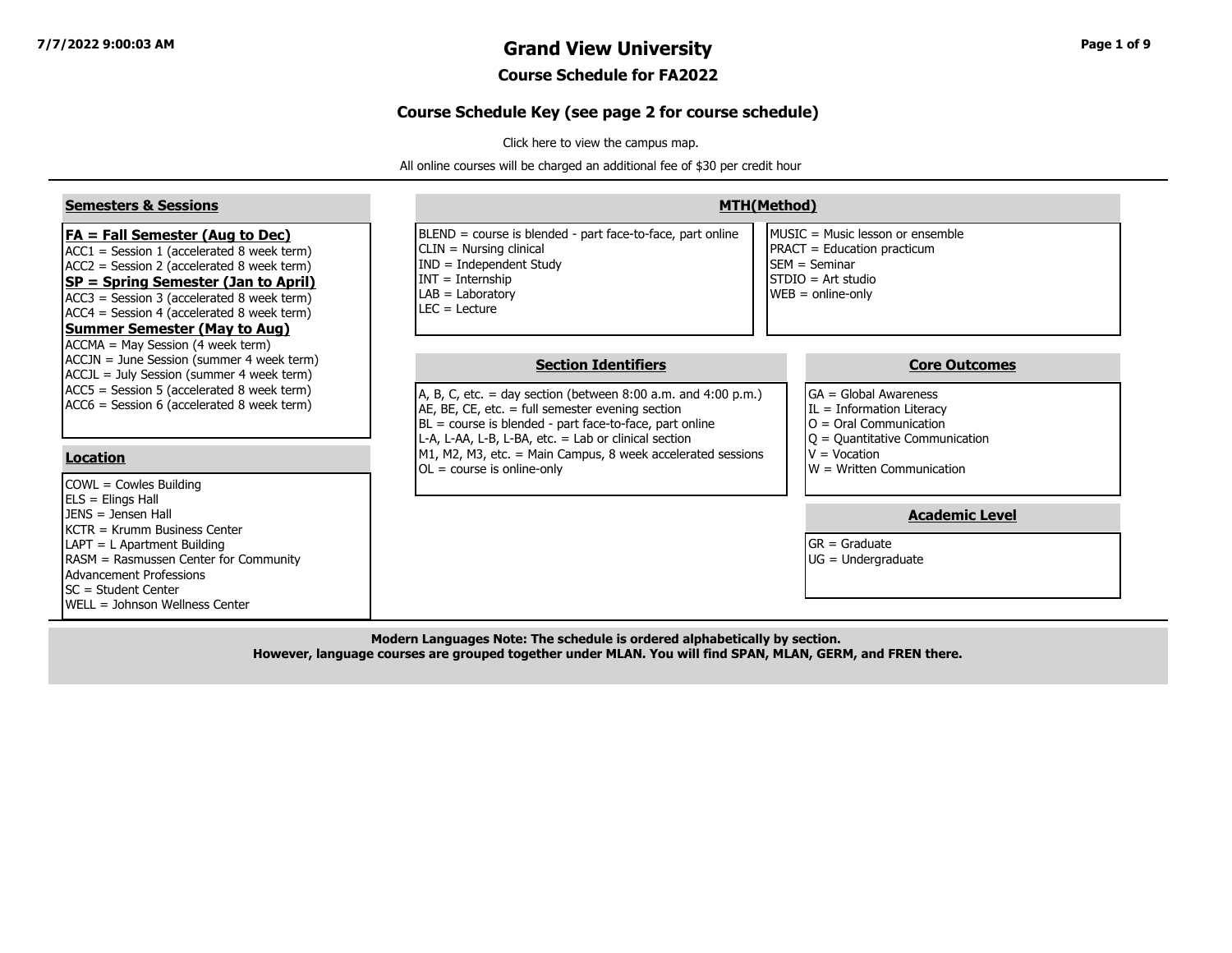### **7/7/2022 9:00:03 AM Grand View University Page 2 of 9 Course Schedule for FA2022**

| <b>SECTION</b>                        | <b>SESSION</b>   | Course TITLE<br><b>Acad</b><br><b>Level</b> |                                         | <b>CRED</b><br><b>HRS</b> | <b>CROSS LIST</b>                                                              | <b>INSTRUCTOR</b>         | <b>MTH</b>   | <b>TIMES</b>    | <b>DATES</b>          | <b>IN-PERSON</b><br><b>CLASS</b><br><b>MEETINGS</b> | <b>DAYS</b> | <b>LOCATION</b>   | <b>ENROLLMENT</b> | <b>CRNT LIMIT</b> | <b>CORE</b><br><b>OUTCOMES</b> |
|---------------------------------------|------------------|---------------------------------------------|-----------------------------------------|---------------------------|--------------------------------------------------------------------------------|---------------------------|--------------|-----------------|-----------------------|-----------------------------------------------------|-------------|-------------------|-------------------|-------------------|--------------------------------|
| ACCT-211-M1BL ACC1                    |                  | <b>UG</b>                                   | Financial<br>Accounting                 | $\overline{3}$            |                                                                                | Tekippe, Ronald           | <b>BLEND</b> | 5:45PM - 7:30PM | 10/22/2022            | 08/29/2022 - 08/29/2022 -<br>10/22/2022             | <b>TTH</b>  | KCTR <sub>4</sub> | $\overline{2}$    | 24                |                                |
| ACCT-212-M2BL ACC2                    |                  | <b>UG</b>                                   | Managerial<br>Accounting                | $\overline{3}$            |                                                                                | Smerage, Bradley          | <b>BLEND</b> | 5:45PM - 7:30PM | 12/17/2022            | 10/24/2022 - 10/24/2022 -<br>12/17/2022             | <b>TTH</b>  | KCTR 4            | $\overline{2}$    | 24                |                                |
| ACCT-303-AEOL FA2022                  |                  | UG                                          | Intermediate<br>Accounting I            | 4                         |                                                                                | Daugherty,<br>Amanda      | <b>WEB</b>   | N/A             | 12/17/2022 12/17/2022 | 08/29/2022 - 08/29/2022 -                           |             | N/A               | 6                 | 20                |                                |
| ACCT-330-AEOL FA2022                  |                  | <b>UG</b>                                   | Governmental<br>& Non-Profit<br>Acco    | 3                         |                                                                                | Ruisch, Robert            | <b>WEB</b>   | N/A             | 12/17/2022 12/17/2022 | 08/29/2022 - 08/29/2022 -                           |             | N/A               | 10                | 20                |                                |
| ACCT-411-AEOL FA2022                  |                  | UG                                          | Income Tax                              | 3                         |                                                                                | Smerage, Bradley          | <b>WEB</b>   | N/A             | 12/17/2022            | 08/29/2022 - 08/29/2022 -<br>12/17/2022             |             | N/A               | 5                 | 20                | IL                             |
| ACCT-431-AEOL FA2022                  |                  | <b>UG</b>                                   | <b>Auditing Theory</b>                  | $\overline{3}$            |                                                                                | Roemer, Sarah             | <b>WEB</b>   | N/A             | 12/17/2022 12/17/2022 | 08/29/2022 - 08/29/2022 -                           |             | N/A               | 9                 | 20                | V                              |
| ARTS-142-AE                           | FA2022           | <b>UG</b>                                   | Methods of<br>Elementary Art<br>Ed      | -1                        |                                                                                |                           | <b>LEC</b>   | 5:45PM - 8:15PM | 10/07/2022            | 08/29/2022 - 08/29/2022 - M<br>10/07/2022           |             | N/A               | 15                | 15                |                                |
| ARTS-245-AEOL FA2022                  |                  | <b>UG</b>                                   | <b>Interactive</b><br>Design I          | 3                         |                                                                                |                           | <b>WEB</b>   | N/A             | 12/17/2022 12/17/2022 | 08/29/2022 - 08/29/2022 -                           |             | N/A               | 12                | 18                | Q                              |
| ARTS-319-A                            | FA2022           | UG                                          | Art Methods for<br>Elementary Sch       | 3                         |                                                                                | Christiansen,<br>Patricia | <b>LEC</b>   | 5:00PM - 8:00PM | 12/17/2022 12/17/2022 | 08/29/2022 - 08/29/2022 -                           | <b>M</b>    | <b>RASM 117</b>   | 3                 | 20                |                                |
| ARTS-375-AEOL FA2022                  |                  | <b>UG</b>                                   | Interactive<br>Design III               | 3                         |                                                                                |                           | <b>WEB</b>   | N/A             | 12/17/2022 12/17/2022 | 08/29/2022 - 08/29/2022 -                           |             | N/A               | 3                 | 20                |                                |
| <b>BSAD-145-</b><br>M <sub>1</sub> OL | ACC1             | UG                                          | <b>Fundamentals</b><br>of Info Systems  | 3                         |                                                                                | Awan, Hamid               | <b>WEB</b>   | N/A             | 10/22/2022 10/22/2022 | 08/29/2022 - 08/29/2022 -                           |             | N/A               | 14                | 12                |                                |
| BSAD-202-BEOL FA2022                  |                  | <b>UG</b>                                   | Entrepreneurshi<br>p & Bus Fund         | 3                         |                                                                                | Williams, Patricia        | <b>WEB</b>   | N/A             | 12/30/2022 12/30/2022 | 12/16/2022 - 12/16/2022 -                           |             | N/A               | 10                | 24                |                                |
| BSAD-235-AEOL FA2022                  |                  | UG                                          | Relationship-<br>Driven Selling         | 3                         |                                                                                |                           | <b>WEB</b>   | N/A             | 12/07/2022 12/07/2022 | 08/29/2022 - 08/29/2022 -                           |             | N/A               | $\overline{2}$    | 10                |                                |
| BSAD-236-AEOL FA2022                  |                  | <b>UG</b>                                   | Forecasting and<br>Logistics            | 3                         |                                                                                |                           | <b>WEB</b>   | N/A             | 12/17/2022            | 08/29/2022 - 08/29/2022 -<br>12/17/2022             |             | N/A               | 3                 | 20                |                                |
| <b>BSAD-239-</b><br>M <sub>2</sub> OL | ACC <sub>2</sub> | UG                                          | Statistics for<br>Social Sciences       | 3                         | <b>PSYC-239-</b><br>M <sub>2</sub> OL<br><b>STAT-239-</b><br>M <sub>2</sub> OL | Yarushkin, Dmitry         | <b>WEB</b>   | N/A             | 12/17/2022 12/17/2022 | 10/24/2022 - 10/24/2022 -                           |             | N/A               | 8                 | 9                 | Q                              |
| BSAD-245-AEOL FA2022                  |                  | <b>UG</b>                                   | Negotiation in<br><b>Business Sales</b> | 3                         |                                                                                |                           | <b>WEB</b>   | N/A             | 12/07/2022            | 08/29/2022 - 08/29/2022 -<br>12/07/2022             |             | N/A               | 3                 | 10                |                                |
| <b>BSAD-252-</b><br>M <sub>1</sub> OL | ACC1             | UG                                          | Intro to<br>Personal<br>Finance         | 3                         |                                                                                | Anderson, Ryan            | <b>WEB</b>   | N/A             | 10/22/2022            | 08/29/2022 - 08/29/2022 -<br>10/22/2022             |             | N/A               | 14                | $12 \overline{ }$ | Q                              |
| <b>BSAD-310-</b><br>M <sub>1</sub> OL | ACC1             | <b>UG</b>                                   | Principles of<br>Management             | 3                         |                                                                                | Juergens, Shannon WEB     |              | N/A             | 10/22/2022            | 08/29/2022 - 08/29/2022 -<br>10/22/2022             |             | N/A               | 18                | 12                |                                |
| BSAD-311-AEOL FA2022                  |                  | UG                                          | Operations<br>Management                | 3                         |                                                                                | Bottenfield, Kip          | <b>WEB</b>   | N/A             | 12/17/2022 12/17/2022 | 08/29/2022 - 08/29/2022 -                           |             | N/A               | 29                | 24                |                                |
| <b>BSAD-311-</b><br>M <sub>2</sub> BL | ACC <sub>2</sub> | <b>UG</b>                                   | Operations<br>Management                | 3                         |                                                                                | Miller, James             | <b>BLEND</b> | 7:40PM - 9:25PM | 12/17/2022 12/17/2022 | 10/24/2022 - 10/24/2022 -                           | <b>TTH</b>  | N/A               | 3                 | 24                |                                |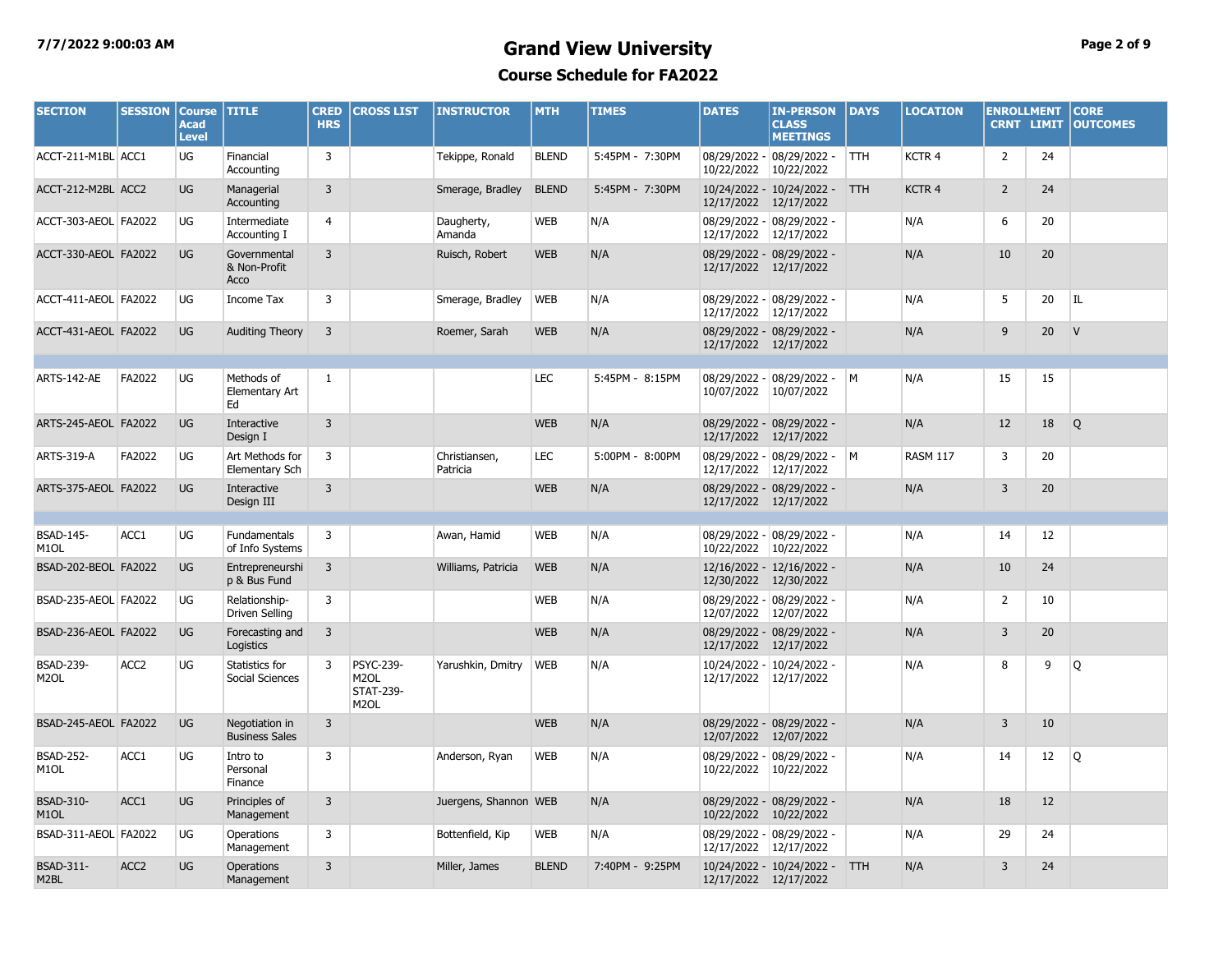# **7/7/2022 9:00:03 AM Grand View University Page 3 of 9**

| <b>SECTION</b>                        | <b>SESSION</b>   | <b>Course</b><br><b>Acad</b><br><b>Level</b> | <b>TITLE</b>                            | <b>CRED</b><br><b>HRS</b> | <b>CROSS LIST</b>                     | <b>INSTRUCTOR</b>      | <b>MTH</b>   | <b>TIMES</b>    | <b>DATES</b>          | <b>IN-PERSON</b><br><b>CLASS</b><br><b>MEETINGS</b> | <b>DAYS</b> | <b>LOCATION</b> | <b>ENROLLMENT</b><br><b>CRNT LIMIT</b> |              | <b>CORE</b><br><b>OUTCOMES</b> |
|---------------------------------------|------------------|----------------------------------------------|-----------------------------------------|---------------------------|---------------------------------------|------------------------|--------------|-----------------|-----------------------|-----------------------------------------------------|-------------|-----------------|----------------------------------------|--------------|--------------------------------|
| <b>BSAD-315-</b><br>M <sub>1</sub> BL | ACC1             | UG                                           | Marketing                               | 3                         |                                       | Andersen, Susan        | <b>BLEND</b> | 5:45PM - 7:30PM | 10/22/2022 10/22/2022 | 08/29/2022 - 08/29/2022 -                           | <b>TTH</b>  | N/A             | 5                                      | 24           |                                |
| <b>BSAD-325-</b><br>M <sub>2</sub> OL | ACC <sub>2</sub> | UG                                           | Web Design &<br>Develop E-<br>Commerc   | $\overline{3}$            |                                       | Yarushkin, Dmitry      | <b>WEB</b>   | N/A             | 12/17/2022 12/17/2022 | 10/24/2022 - 10/24/2022 -                           |             | N/A             | 6                                      | 12           |                                |
| BSAD-331-<br>M <sub>2</sub> OL        | ACC <sub>2</sub> | UG                                           | International<br>Management             | 3                         |                                       | Nowadzky, Roger        | <b>WEB</b>   | N/A             | 12/17/2022 12/17/2022 | 10/24/2022 - 10/24/2022 -                           |             | N/A             | 12                                     | 12           |                                |
| <b>BSAD-340-</b><br>M <sub>1</sub> OL | ACC1             | <b>UG</b>                                    | Business Law I                          | 3                         |                                       | Williams, Patricia     | <b>WEB</b>   | N/A             | 10/22/2022 10/22/2022 | 08/29/2022 - 08/29/2022 -                           |             | N/A             | 14                                     | 12           |                                |
| <b>BSAD-352-</b><br>M <sub>2</sub> OL | ACC <sub>2</sub> | UG                                           | Corporate<br>Finance                    | 3                         |                                       | Peterson, John         | <b>WEB</b>   | N/A             | 12/17/2022            | 10/24/2022 - 10/24/2022 -<br>12/17/2022             |             | N/A             | 15                                     | 12           | Q                              |
| <b>BSAD-375-</b><br>M2BL              | ACC <sub>2</sub> | UG                                           | Human<br>Resource<br>Management         | $\overline{3}$            |                                       | Jones, Kayleigh        | <b>BLEND</b> | 5:45PM - 7:30PM | 12/17/2022 12/17/2022 | 10/24/2022 - 10/24/2022 - TTH                       |             | N/A             | 10                                     | 24           |                                |
| <b>BSAD-381-</b><br>M <sub>1</sub> OL | ACC1             | UG                                           | Systems<br>Analysis &<br>Design         | 3                         |                                       | Knight, Jeffrey        | <b>WEB</b>   | 5:45PM - 7:30PM | 10/22/2022            | 08/29/2022 - 08/29/2022 - T<br>10/22/2022           |             | N/A             | 8                                      | 24           | l O                            |
| <b>BSAD-384-</b><br>M <sub>1</sub> OL | ACC1             | UG                                           | <b>Security Policy</b><br>Management    | 3                         |                                       | Awan, Hamid            | <b>WEB</b>   | 7:40PM - 9:25PM | 10/22/2022 10/22/2022 | 08/29/2022 - 08/29/2022 - T                         |             | N/A             | 3                                      | 24           |                                |
| BSAD-399-AEOL FA2022                  |                  | UG                                           | Internship                              | 3                         |                                       | Juergens, Shannon WEB  |              | N/A             | 12/17/2022 12/17/2022 | 08/29/2022 - 08/29/2022 -                           |             | N/A             | 17                                     | 20           | IV.                            |
| <b>BSAD-407-</b><br>M <sub>1</sub> OL | ACC1             | UG                                           | Compensation<br>and Benefits            | $\overline{3}$            |                                       | Kruzic, Melody         | <b>WEB</b>   | N/A             | 10/22/2022            | 08/29/2022 - 08/29/2022 -<br>10/22/2022             |             | N/A             | 14                                     | 15           |                                |
| <b>BSAD-408-</b><br>M2OL              | ACC <sub>2</sub> | UG                                           | Employment<br>Law & Labor<br>Relatio    | 3                         |                                       | Bull, Edward           | <b>WEB</b>   | N/A             | 12/17/2022 12/17/2022 | 10/24/2022 - 10/24/2022 -                           |             | N/A             | 16                                     | 24           |                                |
| <b>BSAD-410-</b><br>M2BL              | ACC <sub>2</sub> | UG                                           | Organizational<br>Behavior              | 3                         | SOCS-410-<br>M <sub>2BL</sub>         | Henscheid, James BLEND |              | 7:40PM - 9:25PM | 12/17/2022 12/17/2022 | 10/24/2022 - 10/24/2022 - TTH                       |             | N/A             | $\overline{4}$                         | 9            |                                |
| <b>BSAD-415-</b><br>M <sub>1</sub> OL | ACC1             | UG                                           | Internet<br>Marketing                   | 3                         |                                       | Kinnard, Laura         | <b>WEB</b>   | N/A             | 10/22/2022            | 08/29/2022 - 08/29/2022 -<br>10/22/2022             |             | N/A             | 12                                     | 16           |                                |
| <b>BSAD-421-</b><br>M <sub>2</sub> BL | ACC <sub>2</sub> | <b>UG</b>                                    | <b>Databases</b>                        | 3                         | CPSC-421-M2BL                         |                        | <b>BLEND</b> | 7:45PM - 9:25PM | 12/17/2022 12/17/2022 | 10/24/2022 - 10/24/2022 - TTH                       |             | N/A             | 6                                      | 10           | W O                            |
| BSAD-436-M2                           | ACC <sub>2</sub> | UG                                           | <b>Object Oriented</b><br>Systems       | 3                         |                                       | Knight, Jeffrey        | IND          | N/A             | 12/17/2022 12/17/2022 | 10/24/2022 - 10/24/2022 -                           |             | N/A             | 3                                      | $\mathbf{1}$ |                                |
| <b>BSAD-450-</b><br>M <sub>2</sub> BL | ACC <sub>2</sub> | UG                                           | <b>Business</b><br>Capstone<br>Seminar  | $\overline{3}$            |                                       | Anderson, Ryan         | <b>BLEND</b> | 7:40PM - 9:25PM | 12/17/2022 12/17/2022 | 10/24/2022 - 10/24/2022 - TTH                       |             | <b>KCTR5</b>    | 5                                      | 24           | IL W O GA V                    |
| CHEM-399-M2                           | ACC <sub>2</sub> | UG                                           | Internship                              | 3                         |                                       |                        | <b>IND</b>   | N/A             | 12/17/2022 12/17/2022 | 10/24/2022 - 10/24/2022 -                           |             | N/A             | 0                                      | 1            |                                |
| CPSC-421-M2BL FA2022                  |                  | <b>UG</b>                                    | <b>Databases</b>                        | $\overline{3}$            | <b>BSAD-421-</b><br>M <sub>2</sub> BL |                        | <b>BLEND</b> | 7:40PM - 9:25PM | 12/17/2022 12/17/2022 | 08/29/2022 - 08/29/2022 - TTH                       |             | N/A             | $\Omega$                               | 10           | W O                            |
| DMACC-101-1                           | FA2022           | UG                                           | <b>DMACC Cross</b><br>Enroll - 3 Credit | 0                         |                                       |                        | LEC          | N/A             | 12/17/2022 12/17/2022 | 08/29/2022 - 08/29/2022 -                           |             | N/A             | $\overline{2}$                         | 100          |                                |
| DMACC-101-A                           | FA2022           | <b>UG</b>                                    | <b>DMACC Cross</b><br>Enroll - 1 Credit | $\mathbf 0$               |                                       |                        | <b>LEC</b>   | N/A             | 12/17/2022 12/17/2022 | 08/29/2022 - 08/29/2022 -                           |             | N/A             | $\mathbf 0$                            | 100          |                                |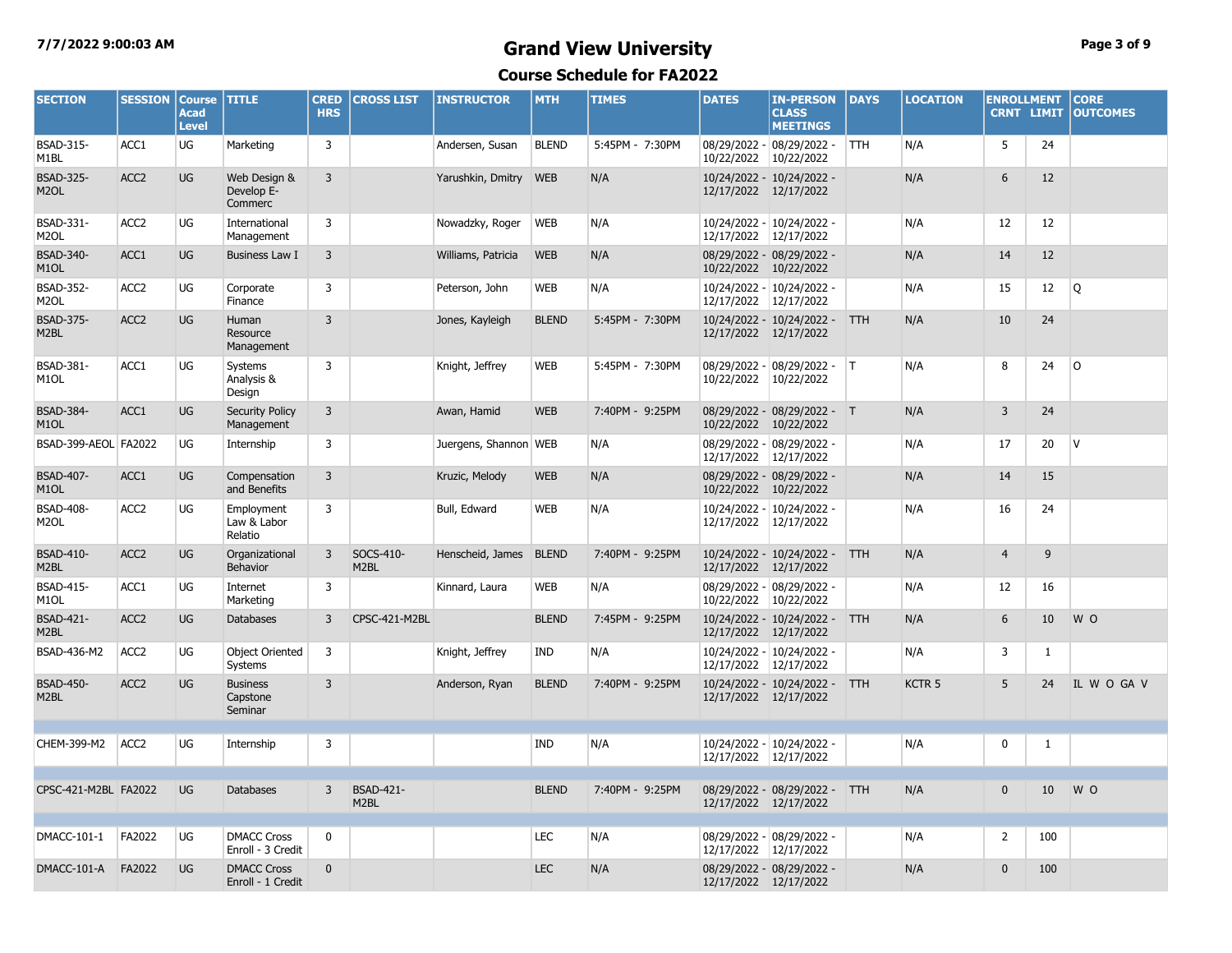# **7/7/2022 9:00:03 AM Grand View University Page 4 of 9**

| <b>SECTION</b>                        | <b>SESSION</b>   | <b>Course</b><br><b>Acad</b><br><b>Level</b> | <b>TITLE</b>                            | <b>CRED</b><br><b>HRS</b> | <b>CROSS LIST</b> | <b>INSTRUCTOR</b>       | <b>MTH</b>                   | <b>TIMES</b>           | <b>DATES</b>                 | <b>IN-PERSON</b><br><b>CLASS</b><br><b>MEETINGS</b>                       | <b>DAYS</b> | <b>LOCATION</b> | <b>ENROLLMENT</b> | <b>CRNT LIMIT</b> | <b>CORE</b><br><b>OUTCOMES</b> |
|---------------------------------------|------------------|----------------------------------------------|-----------------------------------------|---------------------------|-------------------|-------------------------|------------------------------|------------------------|------------------------------|---------------------------------------------------------------------------|-------------|-----------------|-------------------|-------------------|--------------------------------|
| DMACC-101-B                           | FA2022           | UG                                           | <b>DMACC Cross</b><br>Enroll - 2 Credit | $\mathbf 0$               |                   |                         | <b>LEC</b>                   | N/A                    | 12/17/2022 12/17/2022        | 08/29/2022 - 08/29/2022 -                                                 |             | N/A             | $\mathbf 0$       | 100               |                                |
|                                       |                  |                                              |                                         |                           |                   |                         |                              |                        |                              |                                                                           |             |                 |                   |                   |                                |
| DRAKE-101-A                           | FA2022           | <b>UG</b>                                    | <b>Drake Cross</b><br>Enroll - 1 Credit | $\mathbf{0}$              |                   |                         | <b>LEC</b>                   | N/A                    | 12/17/2022 12/17/2022        | 08/29/2022 - 08/29/2022 -                                                 |             | N/A             | $\mathbf{0}$      | 25                |                                |
| DRAKE-101-B                           | FA2022           | UG                                           | Drake Cross<br>Enroll - 2 Credit        | $\mathbf 0$               |                   |                         | <b>LEC</b>                   | N/A                    | 12/17/2022                   | 08/29/2022 - 08/29/2022 -<br>12/17/2022                                   |             | N/A             | 0                 | 25                |                                |
| DRAKE-101-C                           | FA2022           | <b>UG</b>                                    | <b>Drake Cross</b><br>Enroll - 3 Credit | $\mathbf{0}$              |                   |                         | <b>LEC</b>                   | N/A                    | 12/17/2022 12/17/2022        | 08/29/2022 - 08/29/2022 -                                                 |             | N/A             | $\overline{4}$    | 25                |                                |
|                                       |                  |                                              |                                         |                           |                   |                         |                              |                        |                              |                                                                           |             |                 |                   |                   |                                |
| ECON-102-<br>M <sub>2</sub> BL        | ACC <sub>2</sub> | UG                                           | Principles of<br>Micro<br>Economics     | 3                         |                   | Munoz, Marcos           | <b>BLEND</b>                 | 7:40PM - 9:25PM        | 12/17/2022                   | 10/24/2022 - 10/24/2022 -   T<br>12/17/2022                               |             | N/A             | 4                 | 24                |                                |
| ECON-315-<br>M <sub>1</sub> BL        | ACC1             | UG                                           | Money, Banking<br>and Fin Markets       | $\overline{3}$            |                   | Roemer, Sarah           | <b>BLEND</b>                 | 5:45PM - 7:30PM        | 10/22/2022 10/22/2022        | 08/29/2022 - 08/29/2022 - TTH                                             |             | N/A             | $\overline{7}$    | 20                |                                |
|                                       |                  |                                              |                                         |                           |                   |                         |                              |                        |                              |                                                                           |             |                 |                   |                   |                                |
| EDUC-184-AE                           | FA2022           | UG                                           | Elem Hlth/PE<br>Mthds<br>Classroom      | $\mathbf{1}$              |                   |                         | <b>LEC</b>                   | 6:00PM - 8:30PM        | 11/11/2022                   | 10/10/2022 - 10/10/2022 - M<br>11/11/2022                                 |             | N/A             | 14                | 20                |                                |
| EDUC-313-AE                           | FA2022           | <b>UG</b>                                    | Teaching<br>Elementary<br>Math          | 3                         |                   |                         | <b>LEC</b>                   | 5:30PM - 8:00PM        | 12/17/2022 12/17/2022        | 08/29/2022 - 08/29/2022 -                                                 | W           | N/A             | $\overline{7}$    | 15                |                                |
| EDUC-336-ABL                          | FA2022           | UG                                           | Driver<br>Education I                   | 3                         |                   |                         | <b>BLEND</b><br><b>BLEND</b> | N/A<br>9:00AM - 1:00PM | $10/10/2022 -$<br>12/17/2022 | $10/10/2022 -$ S<br>12/17/2022<br>10/15/2022 -<br>10/15/2022              |             | N/A<br>N/A      | 3                 | 15                |                                |
| EDUC-337-ABL FA2022                   |                  | <b>UG</b>                                    | <b>Driver</b><br>Education II           | $\overline{3}$            |                   |                         | <b>BLEND</b><br><b>BLEND</b> | N/A<br>9:00AM - 1:00PM | 12/17/2022                   | 10/10/2022 - 10/10/2022 - S<br>12/17/2022<br>$10/15/2022$ -<br>10/15/2022 |             | N/A<br>N/A      | $\overline{3}$    | 25                |                                |
| EDUC-338-ABL                          | FA2022           | UG                                           | Driver Ed III:<br><b>Traffic Safety</b> | 3                         |                   |                         | <b>BLEND</b><br><b>BLEND</b> | N/A<br>9:00AM - 1:00PM | 10/10/2022<br>12/17/2022     | $10/10/2022 - S$<br>12/17/2022<br>10/15/2022 -<br>10/15/2022              |             | N/A<br>N/A      | 3                 | 15                |                                |
| <b>EDUC-350-</b><br>M <sub>1</sub> OL | ACC1             | <b>UG</b>                                    | Language<br>Acquisition &<br>Learnin    | $\overline{3}$            |                   | Schumann, Amy           | <b>WEB</b>                   | N/A                    | 10/22/2022                   | 08/29/2022 - 08/29/2022 -<br>10/22/2022                                   |             | N/A             | $\mathbf{0}$      | 20                |                                |
| EDUC-355-AE                           | FA2022           | UG                                           | Writing for<br>Diverse<br>Classroom     | 3                         |                   |                         | <b>LEC</b>                   | 5:30PM - 8:00PM        | 12/17/2022                   | 08/29/2022 - 08/29/2022 -<br>12/17/2022                                   | T           | N/A             | 6                 | 20                |                                |
| EDUC-363-<br>M <sub>2</sub> OL        | ACC <sub>2</sub> | UG                                           | Working<br>W/Family,<br>Teach & Comm    | $\overline{3}$            |                   | Robinson, Chelsea WEB   |                              | N/A                    | 12/17/2022 12/17/2022        | 10/24/2022 - 10/24/2022 -                                                 |             | N/A             | $\mathbf{1}$      | 20                |                                |
| EDUC-366-<br>M <sub>2</sub> OL        | ACC1             | UG                                           | Inst Strat II:<br>Char of LD/BD         | $\overline{2}$            |                   | Robinson, Chelsea   WEB |                              | N/A                    | 12/17/2022                   | 10/24/2022 - 10/24/2022 -<br>12/17/2022                                   |             | N/A             | $\mathbf 0$       | 20                |                                |
| EDUC-367-<br>M <sub>2</sub> OL        | ACC1             | <b>UG</b>                                    | Inst Strat II:<br>Char of ID            | 3                         |                   |                         | <b>WEB</b>                   | N/A                    | 12/17/2022 12/17/2022        | 10/24/2022 - 10/24/2022 -                                                 |             | N/A             | $\mathbf{1}$      | 20                |                                |
| EDUC-371-<br>M <sub>2</sub> OL        | ACC <sub>2</sub> | UG                                           | <b>ELL Methods</b>                      | 3                         |                   |                         | <b>WEB</b>                   | N/A                    | 12/17/2022 12/17/2022        | 10/24/2022 - 10/24/2022 -                                                 |             | N/A             | 0                 | 20                |                                |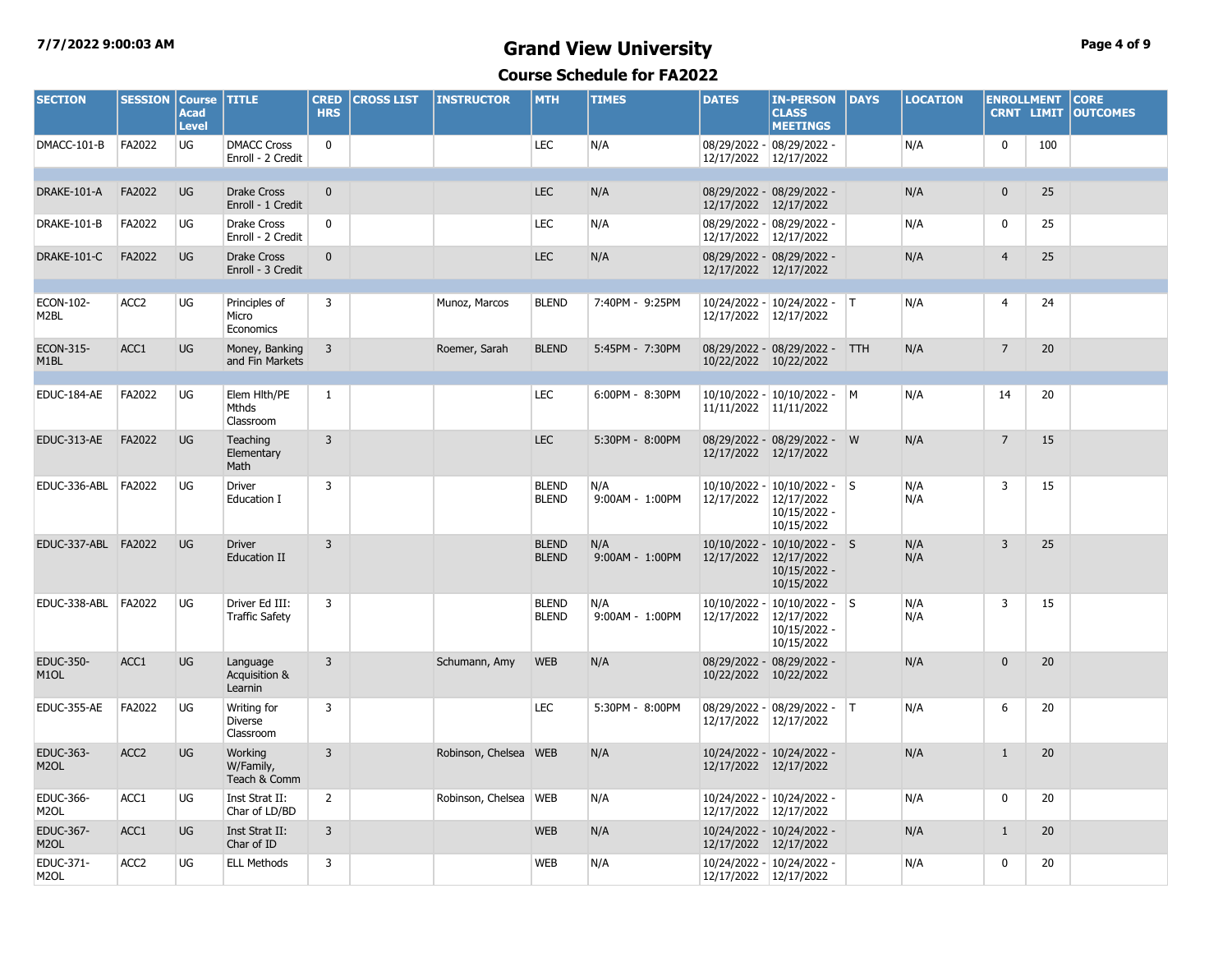# **7/7/2022 9:00:03 AM Grand View University Page 5 of 9**

| <b>SECTION</b>                        | <b>SESSION</b>   | <b>Course</b><br><b>Acad</b><br><b>Level</b> | <b>TITLE</b>                         | <b>CRED</b><br><b>HRS</b> | <b>CROSS LIST</b> | <b>INSTRUCTOR</b>                  | <b>MTH</b>   | <b>TIMES</b>    | <b>DATES</b>          | <b>IN-PERSON</b><br><b>CLASS</b><br><b>MEETINGS</b> | <b>DAYS</b> | <b>LOCATION</b> | <b>ENROLLMENT</b><br><b>CRNT LIMIT</b> |                | <b>CORE</b><br><b>OUTCOMES</b> |
|---------------------------------------|------------------|----------------------------------------------|--------------------------------------|---------------------------|-------------------|------------------------------------|--------------|-----------------|-----------------------|-----------------------------------------------------|-------------|-----------------|----------------------------------------|----------------|--------------------------------|
| <b>EDUC-475-</b><br>M <sub>1</sub> BL | ACC1             | UG                                           | Ind Behavior<br>Management           | $\overline{3}$            |                   | Katch, Laura                       | <b>BLEND</b> | 5:30PM - 9:00PM | 10/22/2022            | 08/29/2022 - 08/29/2022 - M<br>10/22/2022           |             | N/A             | $\mathbf{1}$                           | 20             |                                |
| <b>EDUC-488-</b><br><b>AEOL</b>       | FA2022           | UG                                           | Education<br>Practicum: ELL          | 1                         |                   |                                    | <b>WEB</b>   | N/A             | 12/17/2022 12/17/2022 | 08/29/2022 - 08/29/2022 -                           |             | N/A             | 0                                      | 20             |                                |
| ENGL-100L-AA                          | FA2022           | UG                                           | <b>Writing Center</b><br>Hour        | $\mathbf 0$               |                   |                                    | LAB          | 7:00PM - 7:50PM | 12/17/2022            | 08/29/2022 - 08/29/2022 -<br>12/17/2022             |             | N/A             | $\overline{2}$                         | $\overline{4}$ |                                |
| ENGL-100L-CB                          | FA2022           | UG                                           | <b>Writing Center</b><br>Hour        | 0                         |                   | Call, Joshua                       | LAB          | 6:00PM - 6:50PM | 12/17/2022 12/17/2022 | 08/29/2022 - 08/29/2022 - M                         |             | N/A             | 1                                      | 4              |                                |
| <b>ENGL-101-</b><br>M <sub>1</sub> OL | ACC1             | UG                                           | First Year<br>Composition            | 3                         |                   | Cottrill Lloyd,<br><b>Brittany</b> | <b>WEB</b>   | N/A             | 10/22/2022            | 08/29/2022 - 08/29/2022 -<br>10/22/2022             |             | N/A             | 8                                      | 10             | IL W                           |
| <b>ENGL-212-</b><br>M2BL              | ACC <sub>2</sub> | UG                                           | Good and Evil                        | 3                         |                   | Kreimeyer,<br>Breanna              | <b>BLEND</b> | 5:45PM - 7:30PM | 12/17/2022            | 10/24/2022 - 10/24/2022 -<br>12/17/2022             | <b>TTH</b>  | N/A             | $\overline{7}$                         | 20             | GA V                           |
| <b>ENGL-233-</b><br>M <sub>1</sub> BL | ACC1             | UG                                           | Environmental<br>Literature          | 3                         |                   | Kreimeyer,<br>Breanna              | <b>BLEND</b> | 7:40PM - 9:25PM | 10/22/2022 10/22/2022 | 08/29/2022 - 08/29/2022 - TTH                       |             | N/A             | $\overline{2}$                         | 20             | W GA                           |
| <b>ENGL-309-</b><br>M <sub>2</sub> OL | ACC <sub>2</sub> | UG                                           | Writing for<br><b>Business</b>       | 3                         |                   | Jackman, Laura                     | <b>WEB</b>   | N/A             | 12/17/2022 12/17/2022 | 10/24/2022 - 10/24/2022 -                           |             | N/A             | 25                                     | 12             | W O Q                          |
| GAME-470-AE                           | FA2022           | UG                                           | Game Design<br>Capstone              | $\overline{2}$            |                   | Call, Joshua                       | <b>IND</b>   | N/A             | 12/17/2022 12/17/2022 | 08/29/2022 - 08/29/2022 -                           |             | N/A             | $\mathbf{1}$                           | $\mathbf{1}$   |                                |
| GEOG-105-<br><b>AEOL</b>              | FA2022           | UG                                           | Human<br>Geography                   | 3                         |                   | Hinz, Larissa                      | <b>WEB</b>   | N/A             | 12/17/2022 12/17/2022 | 08/29/2022 - 08/29/2022 -                           |             | N/A             | 4                                      | 20             | O GA                           |
| HIST-104-AEOL FA2022                  |                  | UG                                           | The Medieval<br>World                | 3                         |                   |                                    | <b>WEB</b>   | N/A             | 12/17/2022 12/17/2022 | 08/29/2022 - 08/29/2022 -                           |             | N/A             | 8                                      | 20             | IL GA                          |
| HUMN-201-<br>M1BL                     | ACC1             | UG                                           | Aesthetic<br>Appreciation            | 3                         |                   | Snyder, Steve                      | <b>BLEND</b> | 5:45PM - 7:30PM | 10/22/2022 10/22/2022 | 08/29/2022 - 08/29/2022 -                           | <b>TTH</b>  | N/A             | 4                                      | 25             | IL                             |
| INTS-140X-AE                          | FA2022           | UG                                           | <b>Getting Gritty</b>                | $\mathbf{1}$              |                   | Kellogg, Steven                    | <b>LEC</b>   | 6:00PM - 6:50PM | 12/17/2022 12/17/2022 | 09/12/2022 - 09/12/2022 - M                         |             | N/A             | 10                                     | 20             |                                |
| INTS-381-M2                           | ACC <sub>2</sub> | UG                                           | Info Lit/Written<br>Comm<br>Outcomes | 0                         |                   |                                    | IND          | N/A             | 12/17/2022            | 10/24/2022 - 10/24/2022 -<br>12/17/2022             |             | N/A             | 1                                      | 6              | IL W                           |
| <b>INTS-382-M1</b>                    | ACC1             | UG                                           | Vocation/Oral<br>Comm<br>Outcomes    | $\mathbf{0}$              |                   |                                    | <b>IND</b>   | N/A             | 10/22/2022 10/22/2022 | 08/29/2022 - 08/29/2022 -                           |             | N/A             | $\mathbf 0$                            | $\mathbf{1}$   | O V                            |
| <b>INTS-382-M2</b>                    | ACC <sub>2</sub> | UG                                           | Vocation/Oral<br>Comm<br>Outcomes    | 0                         |                   |                                    | IND          | N/A             | 12/17/2022 12/17/2022 | 10/24/2022 - 10/24/2022 -                           |             | N/A             | $\overline{2}$                         | 6              | lo v                           |
| INTS-383-M2 ACC2                      |                  | UG                                           | Global<br>Aware/Quant<br>Outcomes    | $\Omega$                  |                   |                                    | <b>IND</b>   | N/A             | 12/17/2022 12/17/2022 | 10/24/2022 - 10/24/2022 -                           |             | N/A             | $\mathbf{0}$                           |                | 6 Q GA                         |
| INTS-450-AE                           | FA2022           | UG                                           | Capstone<br>Project                  | $\mathbf{1}$              |                   | Kellogg, Steven                    | <b>IND</b>   | N/A             | 12/17/2022 12/17/2022 | 08/29/2022 - 08/29/2022 -                           |             | N/A             | $\mathbf{1}$                           | $\mathbf{1}$   | IL WO                          |
| <b>KINH-155-BE</b>                    | FA2022           | <b>UG</b>                                    | Careers in<br>Kines/Health<br>Prom.  | $\mathbf{1}$              |                   |                                    | <b>IND</b>   | N/A             | 12/17/2022 12/17/2022 | 08/29/2022 - 08/29/2022 -                           |             | N/A             | $\mathbf{1}$                           | $\mathbf{1}$   |                                |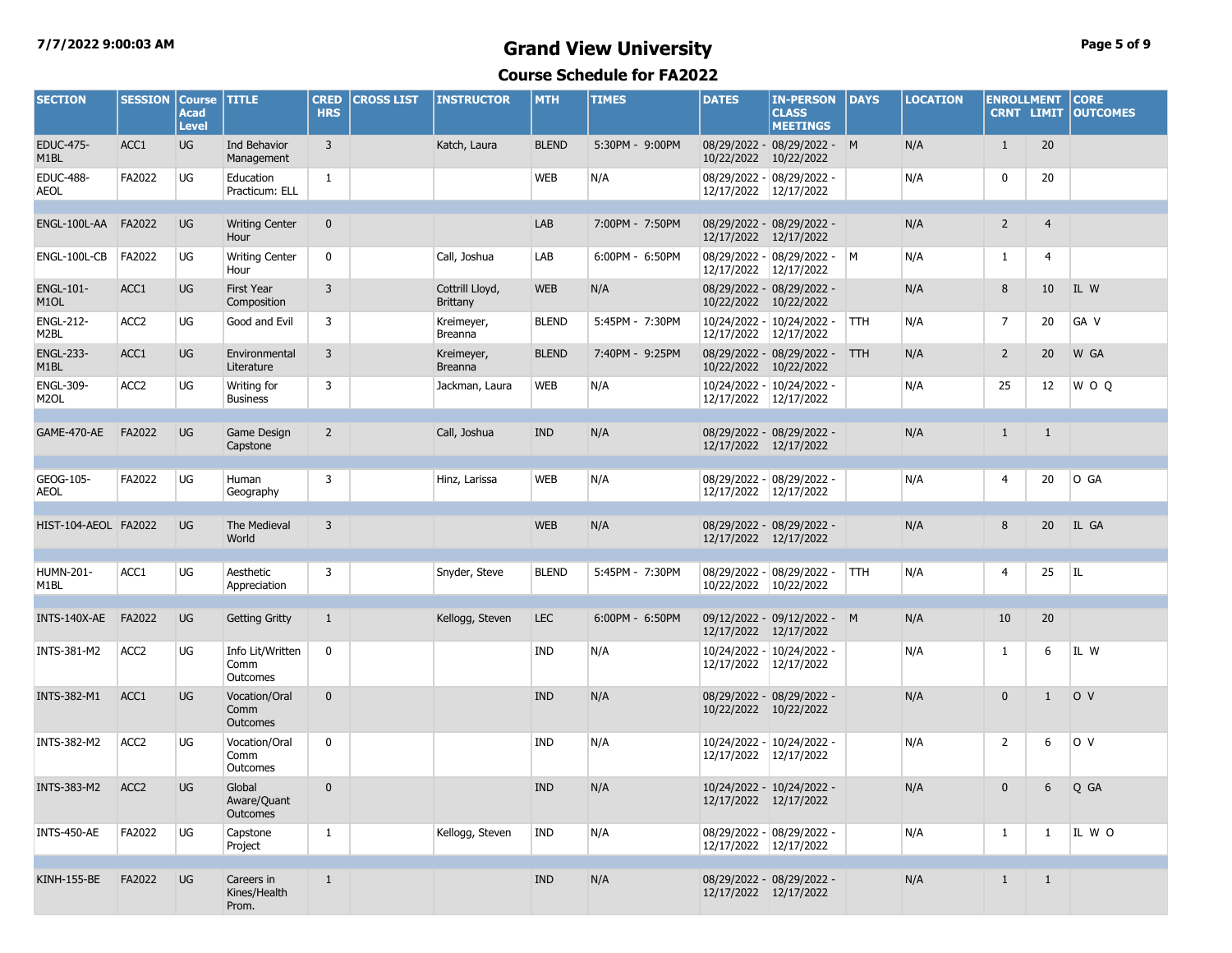# **7/7/2022 9:00:03 AM Grand View University Page 6 of 9**

| <b>SECTION</b>                        | <b>SESSION</b>   | <b>Course</b><br><b>Acad</b><br><b>Level</b> | <b>TITLE</b>                               | <b>CRED</b><br><b>HRS</b> | <b>CROSS LIST</b> | <b>INSTRUCTOR</b>             | <b>MTH</b>   | <b>TIMES</b>    | <b>DATES</b>          | <b>IN-PERSON</b><br><b>CLASS</b><br><b>MEETINGS</b> | <b>DAYS</b> | <b>LOCATION</b> | <b>ENROLLMENT</b><br><b>CRNT LIMIT</b> |                 | <b>CORE</b><br><b>OUTCOMES</b> |
|---------------------------------------|------------------|----------------------------------------------|--------------------------------------------|---------------------------|-------------------|-------------------------------|--------------|-----------------|-----------------------|-----------------------------------------------------|-------------|-----------------|----------------------------------------|-----------------|--------------------------------|
| KINH-335-AE                           | FA2022           | UG                                           | Adaptive<br>Physical<br>Education          | $\overline{3}$            |                   |                               | <b>LEC</b>   | 6:00PM - 8:30PM | 12/17/2022            | 08/29/2022 - 08/29/2022 -<br>12/17/2022             | <b>TH</b>   | <b>WELL 131</b> | 5                                      | 22              |                                |
| LIBA-105X-<br>M <sub>2</sub> OL       | ACC <sub>2</sub> | <b>UG</b>                                    | Academic<br>Success I                      | $\mathbf{1}$              |                   |                               | <b>WEB</b>   | N/A             | 12/17/2022 12/17/2022 | 10/24/2022 - 10/24/2022 -                           |             | N/A             | $\mathbf{1}$                           | 20              |                                |
| LIBA-350-AEOL                         | FA2022           | UG                                           | Core Sem II-<br><b>Global Conflict</b>     | 3                         |                   | Arceneaux,<br><b>Jennifer</b> | <b>WEB</b>   | N/A             | 12/17/2022 12/17/2022 | 08/29/2022 - 08/29/2022 -                           |             | N/A             | 27                                     | 20              | IL Q GA V                      |
| LIBA-350-M1BL ACC1                    |                  | <b>UG</b>                                    | Core Ii-Social<br>Justice/Bus              | 3                         |                   | Turner, Thomas                | <b>BLEND</b> | 7:40PM - 9:25PM | 10/22/2022 10/22/2022 | 08/29/2022 - 08/29/2022 -                           | <b>TTH</b>  | N/A             | $\overline{3}$                         | 20              | IL Q GA V                      |
| LIBA-350-M1OL ACC1                    |                  | UG                                           | Core Sem II-<br>Africa                     | 3                         |                   | Brady, Heather                | <b>WEB</b>   | N/A             | 10/22/2022 10/22/2022 | 08/29/2022 - 08/29/2022 -                           |             | N/A             | 21                                     | 12              | IL Q GA V                      |
| LIBA-360H-AE                          | FA2022           | <b>UG</b>                                    | <b>Honors Activity</b>                     | $\mathbf{1}$              |                   | Getty, Amy                    | <b>IND</b>   | N/A             | 12/17/2022 12/17/2022 | 08/29/2022 - 08/29/2022 -                           |             | N/A             | 8                                      | 30 <sup>°</sup> | $\mathsf{V}$                   |
| LIBA-461H-AE                          | FA2022           | UG                                           | Honors Thesis:<br>Transfrm<br>Knwlda       | 1                         |                   | Getty, Amy                    | <b>LEC</b>   | N/A             | 12/17/2022 12/17/2022 | 08/29/2022 - 08/29/2022 -                           |             | N/A             | 5                                      | 20              |                                |
| <b>MATH-105-</b>                      | FA2022           | <b>UG</b>                                    | Contemporary                               | $\overline{4}$            |                   |                               | <b>WEB</b>   | N/A             |                       | 08/29/2022 - 08/29/2022 -                           |             | N/A             | 6                                      | 20              | Q                              |
| <b>AEOL</b>                           |                  |                                              | Math Literacy                              |                           |                   |                               |              |                 | 12/17/2022 12/17/2022 |                                                     |             |                 |                                        |                 |                                |
| SPAN-107-AEOL FA2022                  |                  | <b>UG</b>                                    | Spanish: Health<br>Care Providers          | $\overline{3}$            |                   | Schumann, Amy                 | <b>WEB</b>   | N/A             | 12/17/2022 12/17/2022 | 08/29/2022 - 08/29/2022 -                           |             | N/A             | 10                                     | 20              | l O                            |
| <b>MUSC-101-A</b>                     | FA2022           | <b>UG</b>                                    | Perfomance<br>Attendance                   | $\mathbf{0}$              |                   | Duffy, Kathryn                | <b>LEC</b>   | N/A             | 12/17/2022 12/17/2022 | 08/29/2022 - 08/29/2022 -                           |             | N/A             | $\overline{4}$                         | 50              |                                |
| MUSC-105-<br><b>AEOL</b>              | FA2022           | UG                                           | Music<br>Appreciation                      | 3                         |                   | Elsbernd, Michael             | <b>WEB</b>   | N/A             | 12/17/2022 12/17/2022 | 08/29/2022 - 08/29/2022 -                           |             | N/A             | 21                                     | 20              | IL W GA                        |
| MUSC-122-AE                           | FA2022           | <b>UG</b>                                    | <b>Grand View</b><br>Wind Ensemble         | $\mathbf{1}$              |                   |                               | <b>MUSIC</b> | 4:00PM - 5:30PM | 12/17/2022 12/17/2022 | 08/29/2022 - 08/29/2022 -                           | <b>MW</b>   | <b>COWL 147</b> | 6                                      | 20              |                                |
| MUSC-122-BE                           | FA2022           | <b>UG</b>                                    | <b>Grand View</b><br>Wind Ensemble         | $\mathbf 0$               |                   |                               | <b>MUSIC</b> | 4:00PM - 5:30PM | 12/17/2022 12/17/2022 | 08/29/2022 - 08/29/2022 -                           | <b>MW</b>   | <b>COWL 147</b> | $\mathbf{1}$                           | 20              |                                |
|                                       |                  |                                              |                                            |                           |                   |                               |              |                 |                       |                                                     |             |                 |                                        |                 |                                |
| <b>NSGP-325-</b><br>M <sub>1</sub> OL | ACC1             | <b>UG</b>                                    | The Caring<br>Professional<br><b>Nurse</b> | $\overline{4}$            |                   | Weichman, Julie               | <b>WEB</b>   | N/A             | 10/22/2022 10/22/2022 | 08/29/2022 - 08/29/2022 -                           |             | N/A             | $\overline{2}$                         | 24              | W                              |
| <b>NSGP-355-</b><br>M <sub>2</sub> OL | ACC <sub>2</sub> | UG                                           | Cont Issues in<br>Prof Nursing             | 4                         |                   | Doering, Barbara              | <b>WEB</b>   | N/A             | 12/17/2022 12/17/2022 | 10/24/2022 - 10/24/2022 -                           |             | N/A             | $\mathbf{2}$                           | 24              | IL                             |
|                                       |                  |                                              |                                            |                           |                   |                               |              |                 |                       |                                                     |             |                 |                                        |                 |                                |
| PHIL-210-M1OL ACC1                    |                  | <b>UG</b>                                    | Introduction to<br><b>Ethics</b>           | $\overline{3}$            |                   | Mattes, Mark                  | <b>WEB</b>   | N/A             | 10/22/2022 10/22/2022 | 08/29/2022 - 08/29/2022 -                           |             | N/A             | 20                                     | 12              | W V                            |
| PHSC-201-AEOL FA2022                  |                  | UG                                           | Contemporary<br>Issues in<br>Science       | 3                         |                   | Salazar, Laura                | <b>WEB</b>   | N/A             | 12/17/2022 12/17/2022 | 08/29/2022 - 08/29/2022 -                           |             | N/A             | 13                                     | 20              | IL O                           |
| PHSC-201-<br>M <sub>1</sub> OL        | ACC1             | <b>UG</b>                                    | Contemporary<br>Issues in<br>Science       | 3                         |                   | Hall, Bonnie                  | <b>WEB</b>   | N/A             | 10/22/2022 10/22/2022 | 08/29/2022 - 08/29/2022 -                           |             | N/A             | 9                                      | 18              | IL O                           |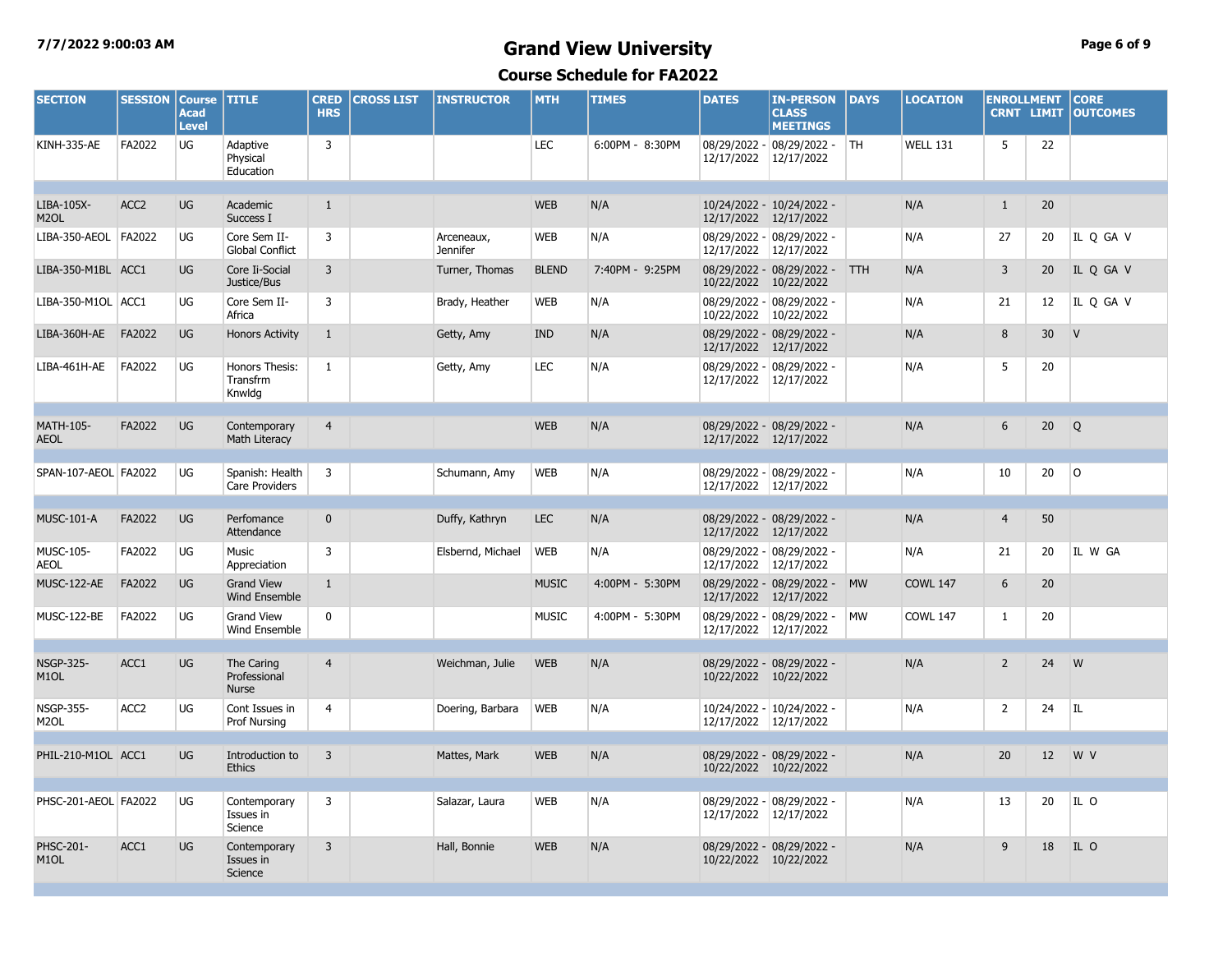# **7/7/2022 9:00:03 AM Grand View University Page 7 of 9**

| <b>SECTION</b>                        | <b>SESSION</b>   | <b>Course</b><br><b>Acad</b><br><b>Level</b> | <b>TITLE</b>                             | <b>CRED</b><br><b>HRS</b> | <b>CROSS LIST</b>                                                              | <b>INSTRUCTOR</b>   | <b>MTH</b>   | <b>TIMES</b>    | <b>DATES</b>                          | <b>IN-PERSON</b><br><b>CLASS</b><br><b>MEETINGS</b> | <b>DAYS</b> | <b>LOCATION</b> | <b>ENROLLMENT</b> | <b>CRNT LIMIT</b> | <b>CORE</b><br><b>OUTCOMES</b> |
|---------------------------------------|------------------|----------------------------------------------|------------------------------------------|---------------------------|--------------------------------------------------------------------------------|---------------------|--------------|-----------------|---------------------------------------|-----------------------------------------------------|-------------|-----------------|-------------------|-------------------|--------------------------------|
| POLS-450-AE                           | FA2022           | UG                                           | Senior Seminar<br><b>Political Scien</b> | 3                         |                                                                                |                     |              |                 | 08/29/2022 -<br>12/17/2022            |                                                     |             |                 | 1                 | $\mathbf{1}$      | IL WOV                         |
|                                       |                  |                                              |                                          |                           |                                                                                |                     |              |                 |                                       |                                                     |             |                 |                   |                   |                                |
| <b>PSYC-212-</b><br>M <sub>1</sub> OL | ACC1             | UG                                           | Human<br>Development                     | $\overline{4}$            |                                                                                | Hanson, James       | <b>WEB</b>   | N/A             | 10/22/2022                            | 08/29/2022 - 08/29/2022 -<br>10/22/2022             |             | N/A             | 18                | 20                |                                |
| PSYC-239-<br>M <sub>2</sub> OL        | ACC <sub>2</sub> | UG                                           | Statistics for<br>Social Sciences        | 3                         | <b>BSAD-239-</b><br>M <sub>2</sub> OL<br><b>STAT-239-</b><br>M <sub>2</sub> OL | Yarushkin, Dmitry   | <b>WEB</b>   | N/A             | 10/24/2022 -<br>12/17/2022 12/17/2022 | 10/24/2022 -                                        |             | N/A             | 9                 | 9                 | Q                              |
| PSYC-277-M1BL ACC1                    |                  | UG                                           | Addictive<br><b>Behaviors</b>            | $\overline{3}$            |                                                                                | Ehrhardt, Julie     | <b>BLEND</b> | 7:40PM - 9:25PM | 10/22/2022 10/22/2022                 | 08/29/2022 - 08/29/2022 - TTH                       |             | N/A             | 6                 | 22                |                                |
| PSYC-310-<br>M <sub>2</sub> OL        | ACC <sub>2</sub> | UG                                           | Social<br>Psychology                     | 3                         | SOCS-310-<br>M <sub>2</sub> OL                                                 | Sudak-Allison, Jill | <b>WEB</b>   | N/A             | 12/17/2022 12/17/2022                 | 10/24/2022 - 10/24/2022 -                           |             | N/A             | 27                | 15                |                                |
| PSYC-315-M1BL ACC1                    |                  | UG                                           | Psych. of<br>Exceptional<br>Children     | 3                         |                                                                                | McKenna, Amber      | <b>BLEND</b> | 7:40PM - 9:25PM | 10/22/2022                            | 08/29/2022 - 08/29/2022 -<br>10/22/2022             | <b>TTH</b>  | N/A             | $\overline{4}$    | 18                | IL GA V                        |
| PSYC-320-AEOL FA2022                  |                  | UG                                           | Abnormal<br>Psychology                   | 3                         |                                                                                | Owens, Kristine     | <b>WEB</b>   | N/A             | 12/17/2022                            | 08/29/2022 - 08/29/2022 -<br>12/17/2022             |             | N/A             | 21                | 30                | IL W                           |
| PSYC-325-M1BL ACC1                    |                  | UG                                           | Counseling<br><b>Theories</b>            | $\overline{3}$            |                                                                                | Bragg, Kirk         | <b>BLEND</b> | 5:45PM - 7:30PM | 10/22/2022 10/22/2022                 | 08/29/2022 - 08/29/2022 - TTH                       |             | N/A             | 11                | 25                | O GA                           |
| PSYC-327-M2BL ACC2                    |                  | UG                                           | Techniques of<br>Ind/Grp<br>Counsel      | 3                         |                                                                                | Hubbartt, Jason     | <b>BLEND</b> | 5:45PM - 7:30PM | 12/17/2022                            | 10/24/2022 - 10/24/2022 -<br>12/17/2022             | <b>TTH</b>  | N/A             | 8                 | 25                | IV.                            |
| <b>PSYC-362-</b><br>M <sub>1</sub> OL | ACC1             | UG                                           | Forensic Socio-<br>Psychology            | $\overline{3}$            | SOCS-362-<br>M <sub>1</sub> OL                                                 |                     | <b>WEB</b>   | N/A             | 10/22/2022 10/22/2022                 | 08/29/2022 - 08/29/2022 -                           |             | N/A             | 18                | 17                | GA                             |
| PSYC-373-<br>M <sub>2</sub> OL        | ACC <sub>2</sub> | UG                                           | Stress and<br>Anxiety<br>Management      | $\overline{2}$            |                                                                                | Sudak-Allison, Jill | <b>WEB</b>   | N/A             | 12/17/2022                            | 10/31/2022 - 10/31/2022 -<br>12/17/2022             |             | N/A             | 23                | 20                |                                |
| PSYC-399-M1BL ACC1                    |                  | UG                                           | Internship                               | $\overline{3}$            |                                                                                | Sudak-Allison, Jill | <b>BLEND</b> | 5:45PM - 7:15PM | 10/22/2022 10/22/2022                 | 08/29/2022 - 08/29/2022 - W                         |             | N/A             | 15                | 15                | W V                            |
| PSYC-440-<br>M <sub>2</sub> OL        | ACC <sub>2</sub> | UG                                           | Senior Research<br>Project               | 3                         |                                                                                | Cunningham, Guy     | <b>WEB</b>   | N/A             | 12/17/2022 12/17/2022                 | 10/24/2022 - 10/24/2022 -                           |             | N/A             | 13                | 12                | IL WOQ                         |
| <b>PSYC-442-</b><br>M <sub>1</sub> OL | ACC1             | UG                                           | Biopsychology                            | 3                         |                                                                                | Woods, Joshua       | <b>WEB</b>   | N/A             | 10/22/2022 10/22/2022                 | 08/29/2022 - 08/29/2022 -                           |             | N/A             | 19                | 12                |                                |
| SOCS-155-<br>M <sub>1</sub> OL        | ACC1             | UG                                           | Intro to<br>Criminal Justice             | 3                         |                                                                                | Puhrmann, Aaron     | <b>WEB</b>   | N/A             | 10/22/2022 10/22/2022                 | 08/29/2022 - 08/29/2022 -                           |             | N/A             | $\overline{4}$    | 20                | W GA                           |
| SOCS-220-<br>M <sub>2</sub> OL        | ACC <sub>2</sub> | UG                                           | Corrections and<br>Penology              | 3                         |                                                                                |                     | <b>WEB</b>   | N/A             | 12/17/2022                            | 10/24/2022 - 10/24/2022 -<br>12/17/2022             |             | N/A             | 5                 | 20                | IL                             |
| SOCS-310-<br>M <sub>2</sub> OL        | ACC <sub>2</sub> | UG                                           | Social<br>Psychology                     | 3                         | PSYC-310-<br>M <sub>2</sub> OL                                                 | Sudak-Allison, Jill | <b>WEB</b>   | N/A             | 12/17/2022                            | 10/24/2022 - 10/24/2022 -<br>12/17/2022             |             | N/A             | 3                 | 3                 |                                |
| SOCS-315-<br>M2BL                     | ACC <sub>2</sub> | UG                                           | <b>Social Problems</b>                   | $\overline{3}$            |                                                                                |                     | <b>BLEND</b> | 5:45PM - 7:30PM | 12/17/2022                            | 10/24/2022 - 10/24/2022 -<br>12/17/2022             | <b>TTH</b>  | N/A             | $\overline{4}$    | 25                | IL W                           |
| SOCS-318-<br>M <sub>1</sub> OL        | ACC1             | UG                                           | Criminological<br>Theory                 | 3                         |                                                                                |                     | <b>WEB</b>   | N/A             | 10/22/2022 10/22/2022                 | 08/29/2022 - 08/29/2022 -                           |             | N/A             | 5                 | 20                | $\circ$                        |
| SOCS-331-<br>M2BL                     | ACC <sub>2</sub> | UG                                           | Crime and the<br>Media                   | $\mathbf{1}$              |                                                                                |                     | <b>BLEND</b> | 5:45PM - 7:30PM | 11/09/2022 11/09/2022                 | 10/24/2022 - 10/24/2022 - TTH                       |             | N/A             | 9                 | 25                |                                |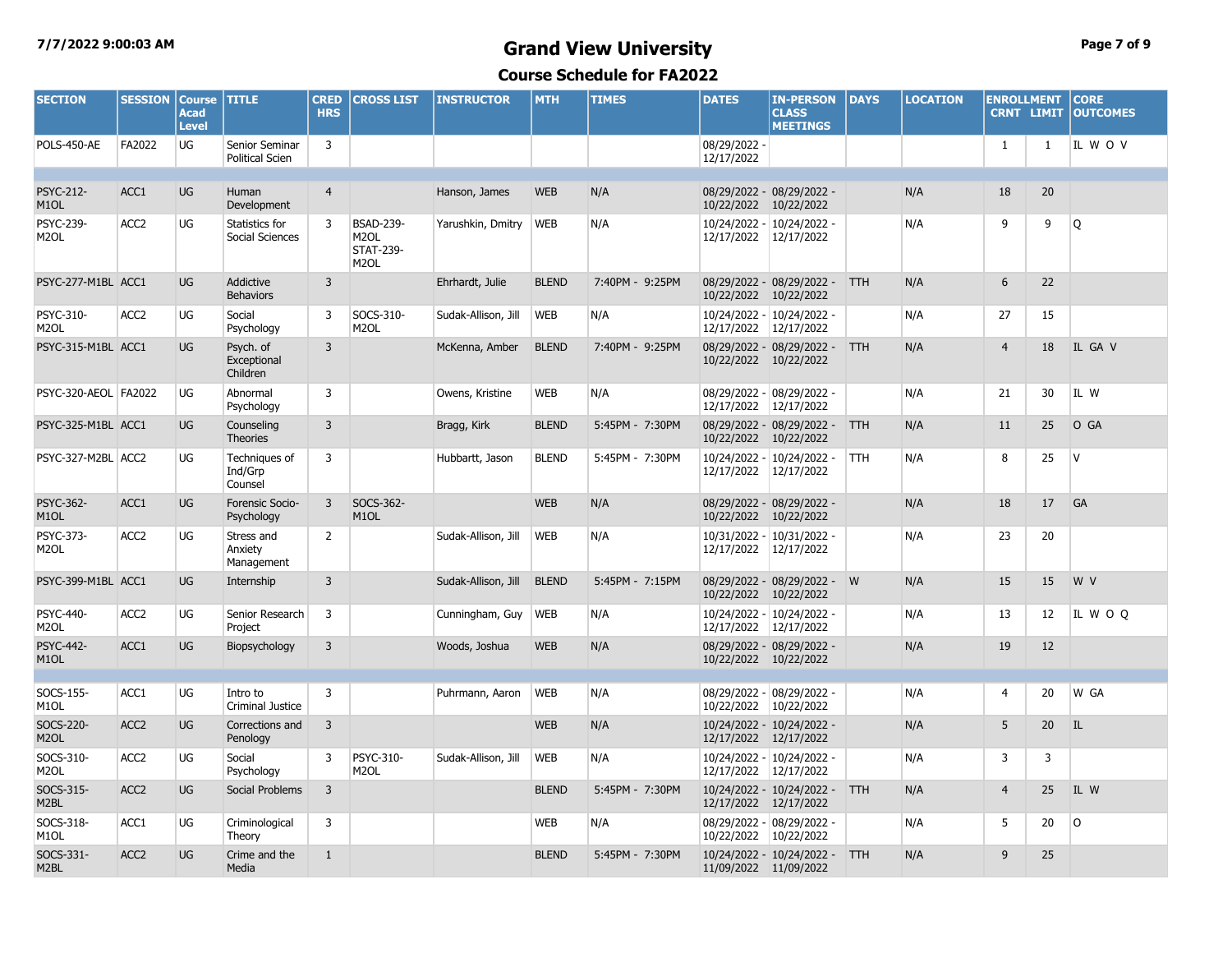# **7/7/2022 9:00:03 AM Grand View University Page 8 of 9**

| <b>SECTION</b>                        | <b>SESSION</b>   | <b>Course</b><br><b>Acad</b><br><b>Level</b> | <b>TITLE</b>                                | <b>CRED</b><br><b>HRS</b> | <b>CROSS LIST</b>                                                              | <b>INSTRUCTOR</b>      | <b>MTH</b>   | <b>TIMES</b>    | <b>DATES</b>               | <b>IN-PERSON</b><br><b>CLASS</b><br><b>MEETINGS</b> | <b>DAYS</b> | <b>LOCATION</b> | <b>ENROLLMENT</b><br><b>CRNT LIMIT</b> |                   | <b>CORE</b><br><b>OUTCOMES</b> |
|---------------------------------------|------------------|----------------------------------------------|---------------------------------------------|---------------------------|--------------------------------------------------------------------------------|------------------------|--------------|-----------------|----------------------------|-----------------------------------------------------|-------------|-----------------|----------------------------------------|-------------------|--------------------------------|
| SOCS-334-<br>M2BL                     | ACC <sub>2</sub> | UG                                           | Serial Killers                              | 1                         |                                                                                |                        | <b>BLEND</b> | 5:45PM - 7:30PM | 11/30/2022                 | 11/10/2022 - 11/10/2022 -<br>11/30/2022             | <b>TTH</b>  | N/A             | 21                                     | 25                |                                |
| SOCS-335-<br>M2BL                     | ACC <sub>2</sub> | <b>UG</b>                                    | Violence in the<br>Workplace                | $\mathbf{1}$              |                                                                                |                        | <b>BLEND</b> | 5:45PM - 7:30PM | 12/17/2022 12/17/2022      | 12/01/2022 - 12/01/2022 - TTH                       |             | N/A             | 8                                      | 25                |                                |
| SOCS-360-<br>M <sub>2</sub> OL        | ACC <sub>2</sub> | UG                                           | Police and<br>Society                       | 3                         |                                                                                |                        | <b>WEB</b>   | N/A             | 12/17/2022                 | 10/24/2022 - 10/24/2022 -<br>12/17/2022             |             | N/A             | 11                                     | 20                |                                |
| SOCS-362-<br>M <sub>1</sub> OL        | ACC1             | UG                                           | Forensic Socio-<br>Psychology               | 3                         | <b>PSYC-362-</b><br>M <sub>1</sub> OL                                          |                        | <b>WEB</b>   | N/A             | 10/22/2022                 | 08/29/2022 - 08/29/2022 -<br>10/22/2022             |             | N/A             | 6                                      | 9                 | GA                             |
| SOCS-410-<br>M2BL                     | ACC <sub>2</sub> | UG                                           | Organizational<br>Behavior                  | 3                         | <b>BSAD-410-</b><br>M <sub>2</sub> BL                                          | Henscheid, James       | <b>BLEND</b> | 7:40PM - 9:25PM | 12/17/2022 12/17/2022      | 10/24/2022 - 10/24/2022 -                           | <b>TTH</b>  | N/A             | $\mathbf 0$                            | 6                 |                                |
| SOCS-420-<br>M <sub>1</sub> OL        | ACC1             | <b>UG</b>                                    | Forensic Sci &<br><b>Crime Scene</b><br>Inv | 3                         |                                                                                |                        | <b>WEB</b>   | N/A             | 10/22/2022 10/22/2022      | 08/29/2022 - 08/29/2022 -                           |             | N/A             | 12                                     | 20                | $\circ$                        |
| SOCS-455-AEOL FA2022                  |                  | UG                                           | Criminal Justice<br>Capstone                | 3                         |                                                                                |                        | <b>WEB</b>   | N/A             | 12/17/2022 12/17/2022      | 08/29/2022 - 08/29/2022 -                           |             | N/A             | 8                                      | 20                | W O V                          |
| <b>STAT-239-</b><br>M <sub>2</sub> OL | ACC <sub>2</sub> | <b>UG</b>                                    | Statistics for<br>Social Sciences           | 3                         | <b>BSAD-239-</b><br>M <sub>2</sub> OL<br><b>PSYC-239-</b><br>M <sub>2</sub> OL | Yarushkin, Dmitry      | <b>WEB</b>   | N/A             | 12/17/2022 12/17/2022      | 10/24/2022 - 10/24/2022 -                           |             | N/A             | $\Omega$                               | 8                 | Q                              |
| <b>STAT-241-</b><br>M <sub>1</sub> OL | ACC1             | UG                                           | Principles of<br><b>Statistics</b>          | $\overline{4}$            |                                                                                | Hart, Eric             | <b>WEB</b>   | N/A             | 10/22/2022 10/22/2022      | 08/29/2022 - 08/29/2022 -                           |             | N/A             | 20                                     | 20                | Q                              |
|                                       |                  |                                              |                                             |                           |                                                                                |                        |              |                 |                            |                                                     |             |                 |                                        |                   |                                |
| <b>SWRK-101-</b><br><b>AEBL</b>       | FA2022           | <b>UG</b>                                    | Introduction to<br>Social Work              | 3                         |                                                                                | Beck-Cross, Cathy LEC  |              | 5:00PM - 8:00PM | 12/17/2022 12/17/2022      | 08/29/2022 - 08/29/2022 - M                         |             | N/A             | $\overline{7}$                         | 20                | V                              |
| <b>SWRK-310-</b><br>M <sub>2</sub> OL | ACC <sub>2</sub> | UG                                           | Mental<br>Hith/Wilnss Th<br>Lifespan        | 3                         |                                                                                | Owens, Kristine        | <b>WEB</b>   | N/A             | 10/24/2022 -<br>12/17/2022 | 10/24/2022 -<br>12/17/2022                          |             | N/A             | 24                                     | 24                |                                |
| <b>SWRK-316-</b><br>M <sub>2</sub> OL | ACC <sub>2</sub> | <b>UG</b>                                    | Cultural<br>Competence                      | $\overline{3}$            |                                                                                | Sherrod, Christine WEB |              | N/A             | 12/17/2022 12/17/2022      | 10/24/2022 - 10/24/2022 -                           |             | N/A             | 5                                      | 24                | GA                             |
| <b>SWRK-340-</b><br>M <sub>1</sub> BL | ACC1             | UG                                           | Prac, Thry, Mth:<br>Organizations           | 3                         |                                                                                | Gregory,<br>Kimberlee  | <b>BLEND</b> | 5:00PM - 8:00PM | 10/22/2022                 | 08/29/2022 - 08/29/2022 - M<br>10/22/2022           |             | N/A             | 10                                     | 24                | $\circ$                        |
| SWRK-392-AE                           | FA2022           | <b>UG</b>                                    | International<br>Social Issues              | $\overline{2}$            |                                                                                | Beck-Cross, Cathy      | <b>IND</b>   | N/A             | 12/17/2022 12/17/2022      | 08/29/2022 - 08/29/2022 -                           |             | N/A             | $\mathbf{1}$                           | $\mathbf{1}$      |                                |
| THEO-106-<br>M <sub>2</sub> OL        | ACC <sub>2</sub> | UG                                           | Christian Faith<br>and Life                 | 3                         |                                                                                | Mattes, Mark           | <b>WEB</b>   | N/A             | 12/17/2022                 | 10/24/2022 - 10/24/2022 -<br>12/17/2022             |             | N/A             | 13                                     | 12                | W V                            |
| THEO-332-<br>M <sub>1</sub> OL        | ACC1             | <b>UG</b>                                    | Death and<br><b>Dying</b>                   | 3                         |                                                                                | Lackey, Russell        | <b>WEB</b>   | N/A             | 10/22/2022 10/22/2022      | 08/29/2022 - 08/29/2022 -                           |             | N/A             | 21                                     | $12 \overline{ }$ | O <sub>V</sub>                 |
| THEO-335-<br>M <sub>2</sub> OL        | ACC <sub>2</sub> | UG                                           | Poverty, Racism<br>and Power                | 3                         |                                                                                | Pauling, Randall       | <b>WEB</b>   | N/A             | 12/17/2022                 | 10/24/2022 - 10/24/2022 -<br>12/17/2022             |             | N/A             | 12                                     | 12                | GA V                           |
| THEO-392-AE                           | FA2022           | <b>UG</b>                                    | Teaching<br>Christian<br>Doctrine           | 3                         |                                                                                | Mattes, Mark           | <b>IND</b>   | N/A             | 12/17/2022 12/17/2022      | 08/29/2022 - 08/29/2022 -                           |             | N/A             | $\mathbf{1}$                           | $\mathbf{1}$      |                                |
|                                       |                  |                                              |                                             |                           |                                                                                |                        |              |                 |                            |                                                     |             |                 |                                        |                   |                                |
| <b>THTR-121-</b><br>M <sub>2</sub> OL | ACC <sub>2</sub> | UG                                           | New Plays: New<br>Perspectives              | 3                         |                                                                                |                        | <b>WEB</b>   | N/A             | 12/17/2022 12/17/2022      | 10/24/2022 - 10/24/2022 -                           |             | N/A             | 13                                     | 12                | O GA                           |